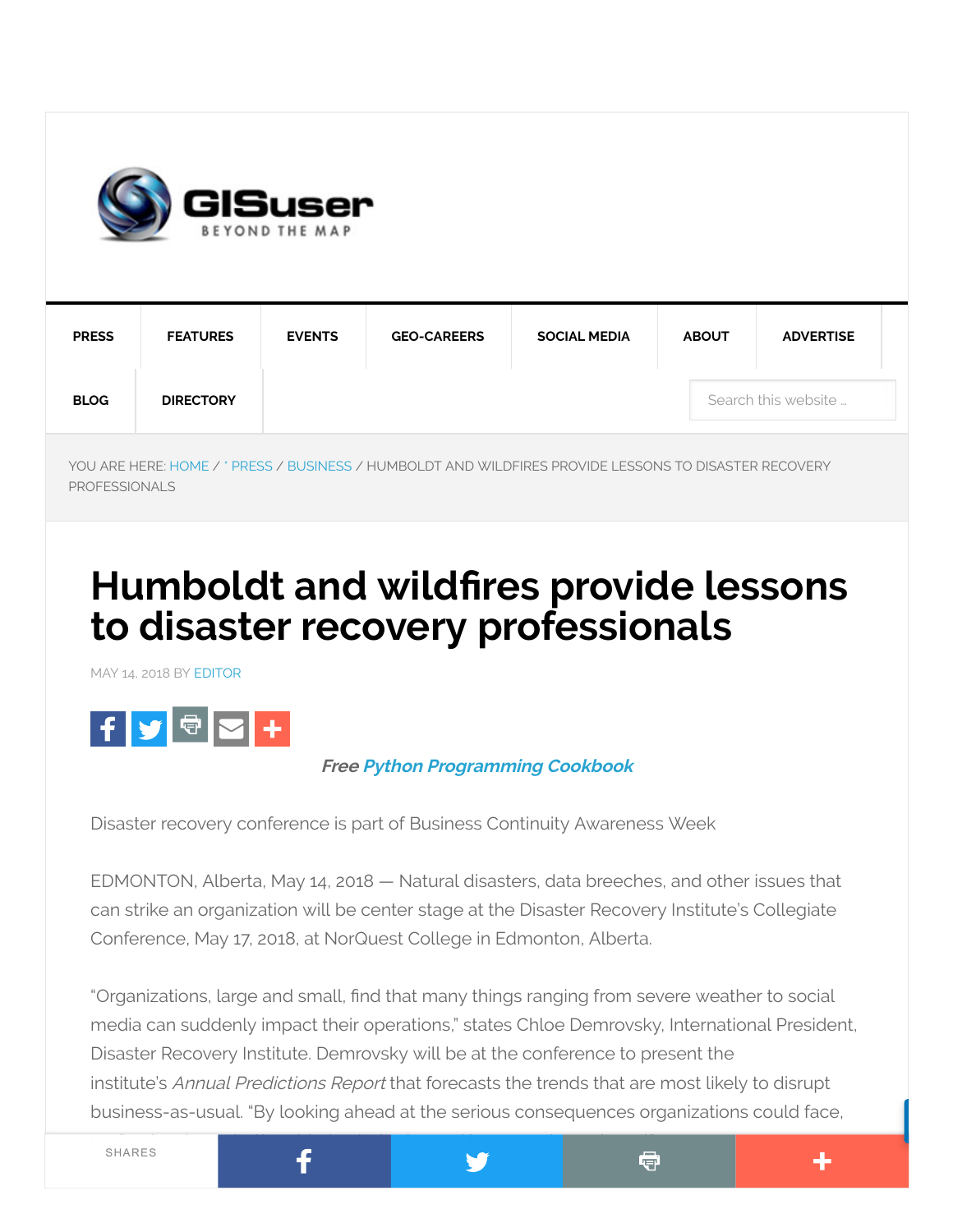The conference, themed Working Together to Improve Organizational Resilience, is being held during Business Continuity Awareness Week, May 14-18. That week, countries spotlight the Business Continuity profession and the value that effective business continuity management can have to organizations.

Last month's Humboldt Broncos traumatic accident is the conference's most timely session. It is being presented by Garth Tucker, who worked in the Emergency Operations Centre in Humboldt, Saskatchewan the week following the incident. He states, "That team's tragedy brought the town to a standstill. Crises are more than flashing lights. An enormous amount of work was needed after the emergency was over."

Another session will be on communications. "Connectivity is essential in our day-to-day lives, especially when disaster strikes," states Ramon Zulueta, Telus' Risk Manager. His presentation describes how responders and the public stayed connected during the Fort McMurray wildfires and the Quebec floods. These concepts are applicable to any organization that needs to stay up while others struggle.

In addition to co-hosting the recovery-focused conference, NorQuest College will be presenting a session on Cyber Security/Disaster Recovery and Business Continuity Management. "Most organizations would not be able to function if their IT was suddenly impacted," states Claire Mechan, Business Continuity Coordinator at NorQuest College. "We are pleased to collaborate with the Disaster Recovery Institute Canada and share best practices in this vital area."

This is Canada's second Collegiate Conference. DRI's certified professionals, as well as other professionals and students in related fields, will be participating to meet and learn from thought leaders on Business Continuity. People can get more information and register at [www.dri.ca.](http://www.dri.ca/)

#### About NorQuest College – [www.norquest.ca](http://www.norquest.ca/)

f

NorQuest College is the Edmonton region's community college serving 17,592 students annually throughout the province in full-time, part-time, distance learning, and regional programs. NorQuest College helps learners with diverse educational backgrounds complete or further their studies through foundational and continuing education programs. Our postsecondary diploma and certificate programs offer career paths in health, community studies, and business. By collaborating with business, industry, government and communities, we ensure our [post-secondary](javascript:void(0);) education is necessary and workforce relevant.

¢

÷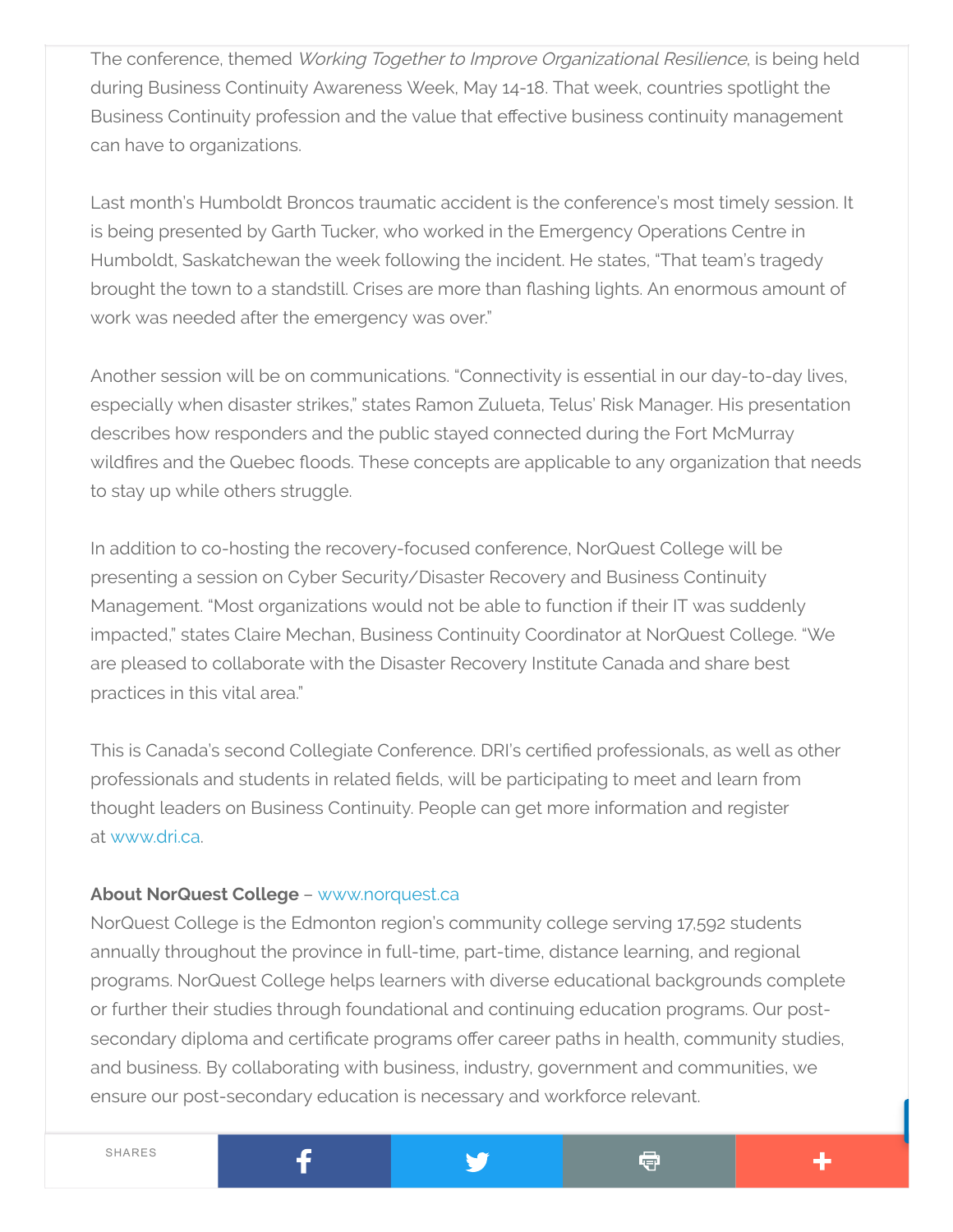#### About Disaster Recovery Institute Canada (DRIC) – [www.dri.ca](http://www.dri.ca/)

DRIC is a non-profit organization that provides internationally recognized education and certification to business continuity, disaster recovery and emergency management professionals in Canada. These professionals empower Canadian organizations, communities and businesses to be resilient and better prepared for any emergency or disaster. DRIC is affiliated with the Disaster Recovery Institute International. Founded in 1988, Disaster Recovery Institute International (DRII) has 15,000+ certified professionals in more than 100 countries and conducts native-language training in more than 50 countries, offering in-depth courses ranging from introductory to masters level, as well as specialty certifications.

## $*$  SHARE

#### Editor [\(19414](http://gisuser.com/gisuser/gisuser-editor/) Posts)

Glenn is a geographer and a GIS professional with over 20 years experience in the industry. He's the co-founder of GISuser and several other technology web publications.



# Related Articles on GISuser:



[Compass4Colorado](http://gisuser.com/2013/09/compass4colorado-helps-colorado-flood-stricken-areas-with-geotechnology/) compassa **Helps** Colorado Flood stricken news map Areas With **GeoTechnology** Wildfire [information](http://gisuser.com/2013/06/colorado-wildfire-information-news-map/)





Social Media News Map of Colorado Flood and [comments](http://gisuser.com/2013/09/real-time-social-media-news-map-of-colorado-flood/) Ways to help and donate to Colorado Flood Assistance and HelpColoradoNospecies list



A correlation between **NCAA** mascots on [endangered](http://gisuser.com/2013/12/a-correlation-between-ncaa-mascots-on-the-endangered-species-list-and-on-field-success/)



The World's Most Ethical **[Companies](http://gisuser.com/2014/03/the-worlds-most-ethical-companies-are-ranked-for-2014/)** Are Ranked for 2014

Ġ

43

FILED UNDER: [BUSINESS](http://gisuser.com/category/press-2/business-press-2/), [ENVIRONMENT](http://gisuser.com/category/press-2/environment-press-2/)

MOST RECENT GEOJOB [OPPORTUNITIES](http://geojobs.biz/)

the

and on-field success?

#### › CITY LAND [SURVEYOR](http://geojobs.biz/job/city-of-oakland-oakland-ca-14-city-land-surveyor/) May 7, 2018

 $\sim$  [Surveyor](http://geojobs.biz/job/klj-14-surveyor-ii-survey-2/) II – Survey  $\blacksquare$ SHARES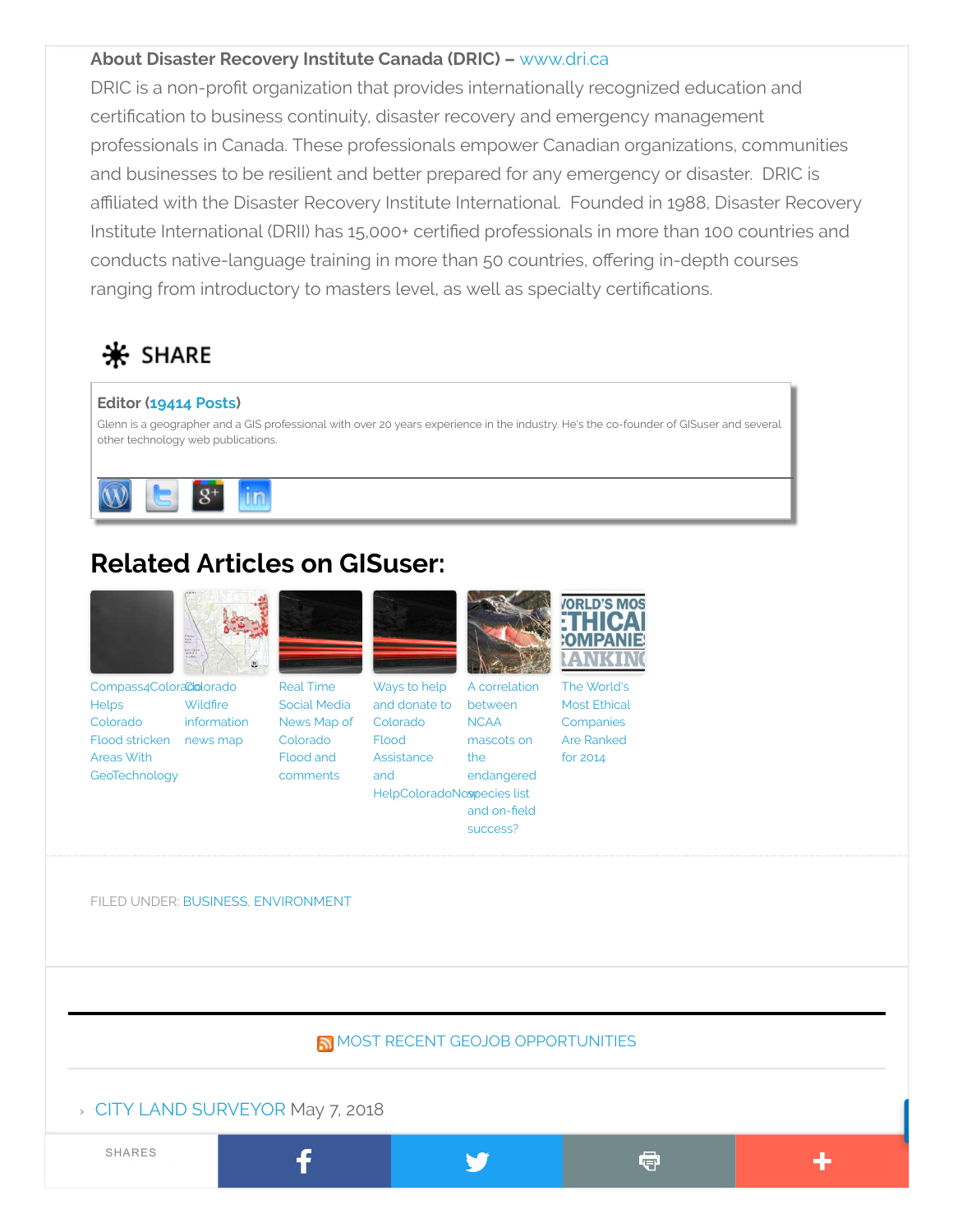- › [Surveyor](http://geojobs.biz/job/klj-14-surveyor-ii-survey/) II Survey May 3, 2018
- › [Surveyor](http://geojobs.biz/job/klj-14-surveyor-iii-survey/) III Survey May 3, 2018

#### FEATURED EVENTS

GEO [Business](http://gisuser.com/2018/05/geo-business-set-to-break-records-in-just-over-a-week/) set to break records in just over a week

#### EDITOR'S PICKS



RECRUITERS Post your GeoJob Ad Today The USGS liaisons are updating the United States Interagency Elevation Inventory (https://coast.noaa.gov/inventory/#). This resource also provides a wealth of information and data

[D](http://gisuser.com/2015/09/data-tip-the-us-interagency-elevation-inventory/)ata Tip – The US [Interagency Elevation](http://gisuser.com/2015/09/data-tip-the-us-interagency-elevation-inventory/) Inventory

### Call For Papers – Location Based Services 2015 [Innovate](http://gisuser.com/2015/01/call-for-papers-location-based-services-2015-innovate-with-location-data/) with Location Data

Visual Intelligence Wins Grand Award and [Technology Innovation](http://gisuser.com/2014/10/visual-intelligence-wins-grand-award-and-technology-innovation-award/) Award

Avenza Releases [MAPublisher](http://gisuser.com/2016/05/avenza-releases-mapublisher-9-7-for-adobe-illustrator/) 9.7 for Adobe Illustrator

See More [Editor's](http://gisuser.com/category/front-page/frontpage-leader/) Picks...

MAP OF THE DAY

MapThis shares Wildfire Maps – Maps, WebMaps and Resources for #BCwildfire Updates

Free Python [Programming](javascript:void(0);) Cookbook From GEO Jobe GIS – Recall, recently we shared the story of how our friends and collect at Esri small business startup, Echosec, supported the international startup, Echo SHARES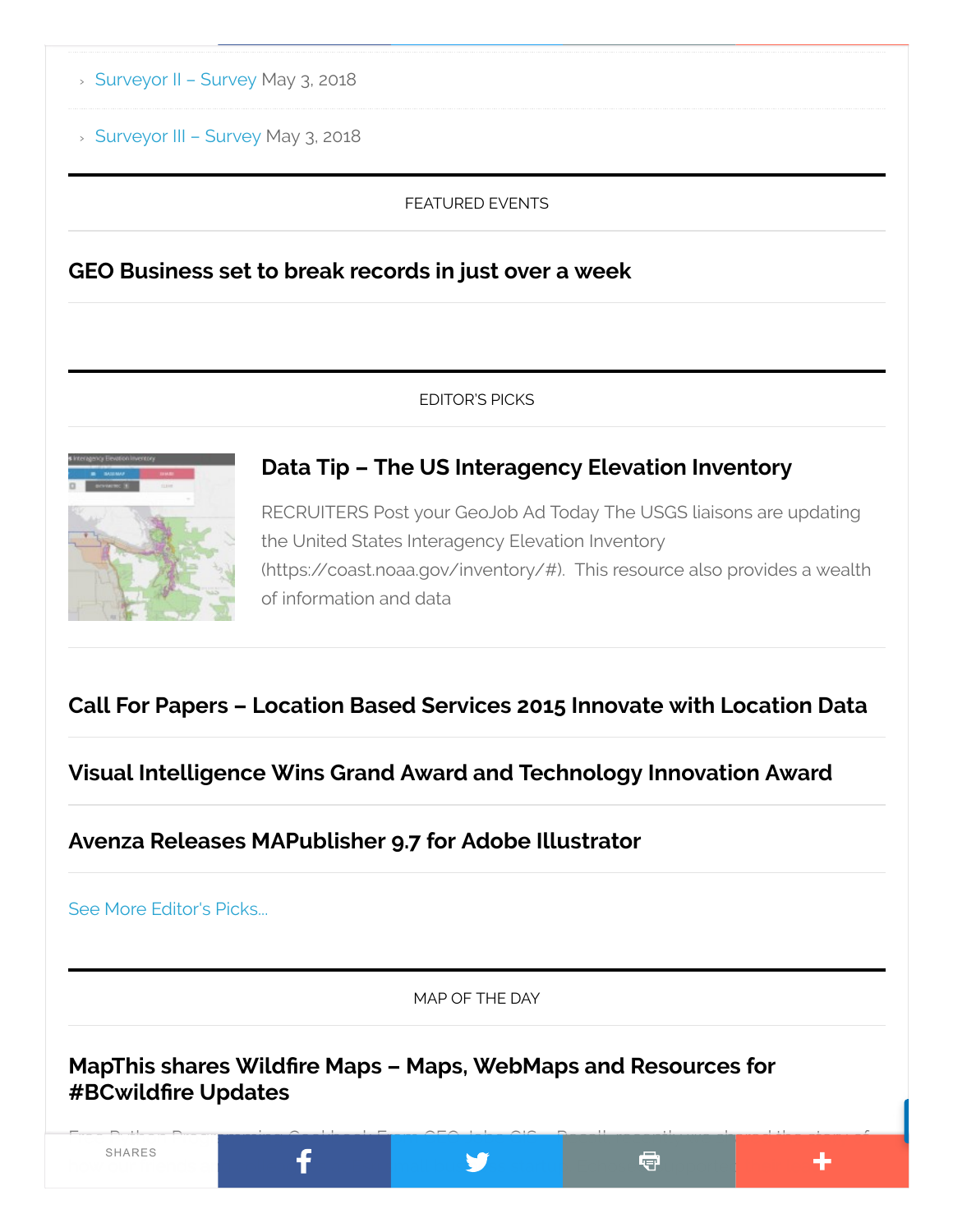

[d](http://gisuser.com/2017/08/mapthis-shares-wildfire-maps-maps-webmaps-and-resources-for-bcwildfire-updates/)eveloper in building a BC wildfire public information ArcGIS online resource in order to help keep the public informed and safe. Building on that and after searching […]

More Posts from this [Category](http://gisuser.com/category/blog-3/map-of-the-day/)

#### About Editor

Glenn is a geographer and a GIS professional with over 20 years experience in the industry. He's the co-founder of GISuser and several other technology web publications.

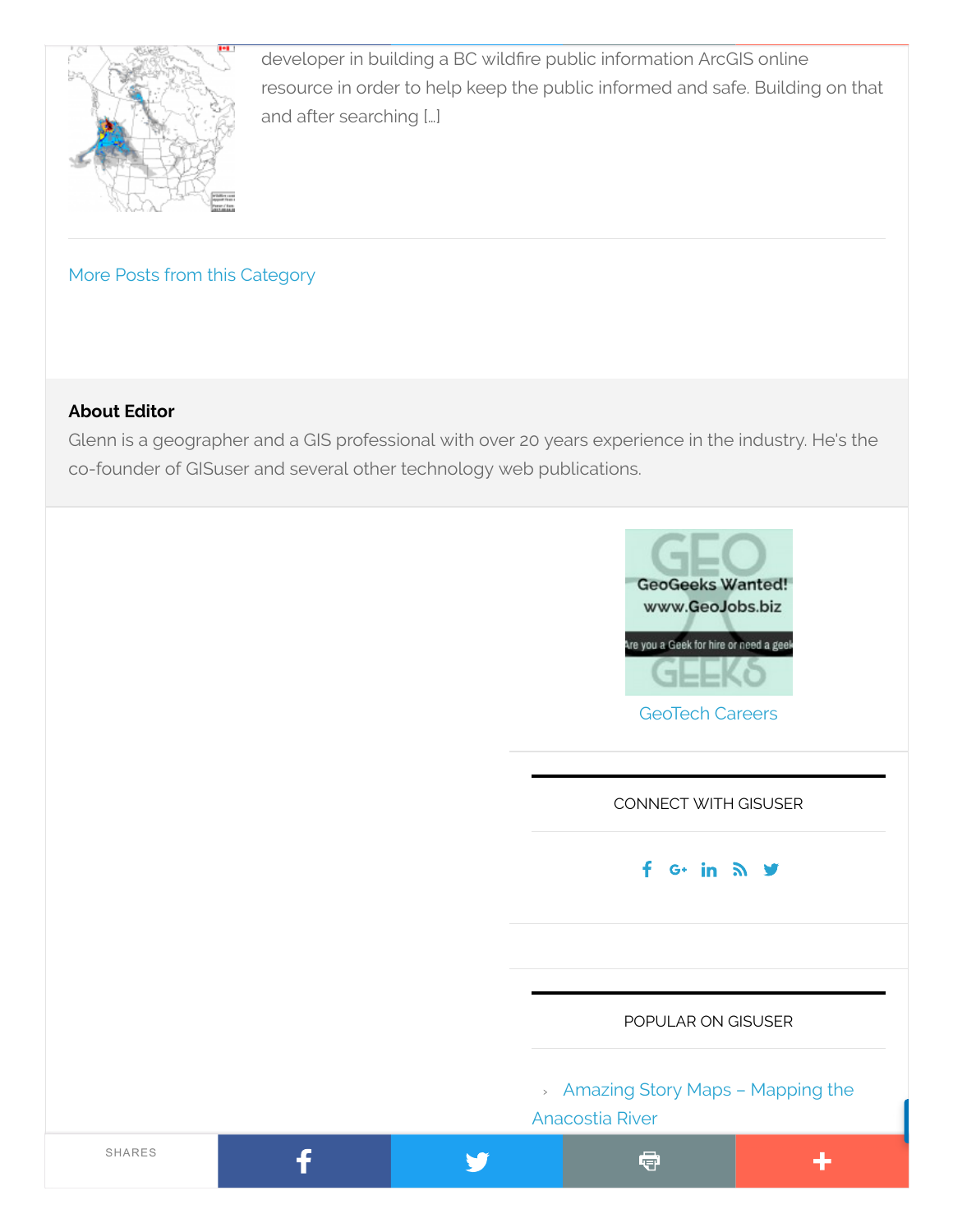› 10 [Awesome](http://gisuser.com/2010/01/10-awesome-gis-and-mapping-apps-for-the-iphone/) GIS and Mapping apps for the iPhone

› New Indoor Mobile Mapping System from NavVis Marks [Breakthrough](http://gisuser.com/2018/04/new-indoor-mobile-mapping-system-from-navvis-marks-breakthrough-in-data-quality/) in Data **Quality** 

› Big Data: Deep Learning for Financial [Sentiment](http://gisuser.com/2018/04/big-data-deep-learning-for-financial-sentiment-analysis/) Analysis

› Students Across Canada Invited to Apply for Shaw [Kindness](http://gisuser.com/2018/02/students-across-canada-invited-to-apply-for-shaw-kindness-sticks-youth-grants/) Sticks Youth **Grants** 

#### GEO [EVENTS](http://gisuser.com/2018/05/humboldt-and-wildfires-provide-lessons-to-disaster-recovery-professionals/)

| $\bullet$ | O<br><b>May 2018</b> |                |                |                |             |    |  |
|-----------|----------------------|----------------|----------------|----------------|-------------|----|--|
| M         | $\mathbf{T}$         | W              | T <sub>F</sub> |                | $\mathbf S$ | S  |  |
|           | $\mathbf{1}$         | $\overline{2}$ | 3              | $\overline{4}$ | 5           | 6  |  |
| 7         | 8                    | 9              | 10             | 11             | 12          | 13 |  |
| 14        | 15                   | 16             | 17             | 18             | 19          | 20 |  |
| 21        | 22                   | $-23$          | 24             | 25             | 26          | 27 |  |
| 28        | 29                   | 30             | 31             |                |             |    |  |

More [Events](http://gisuser.com/2018/05/humboldt-and-wildfires-provide-lessons-to-disaster-recovery-professionals/)

V

RECENT FEATURES

### Spotlight – [Township](http://gisuser.com/2018/05/spotlight-feature-township-canada/) Canada: Explore Canadian Legal Land

f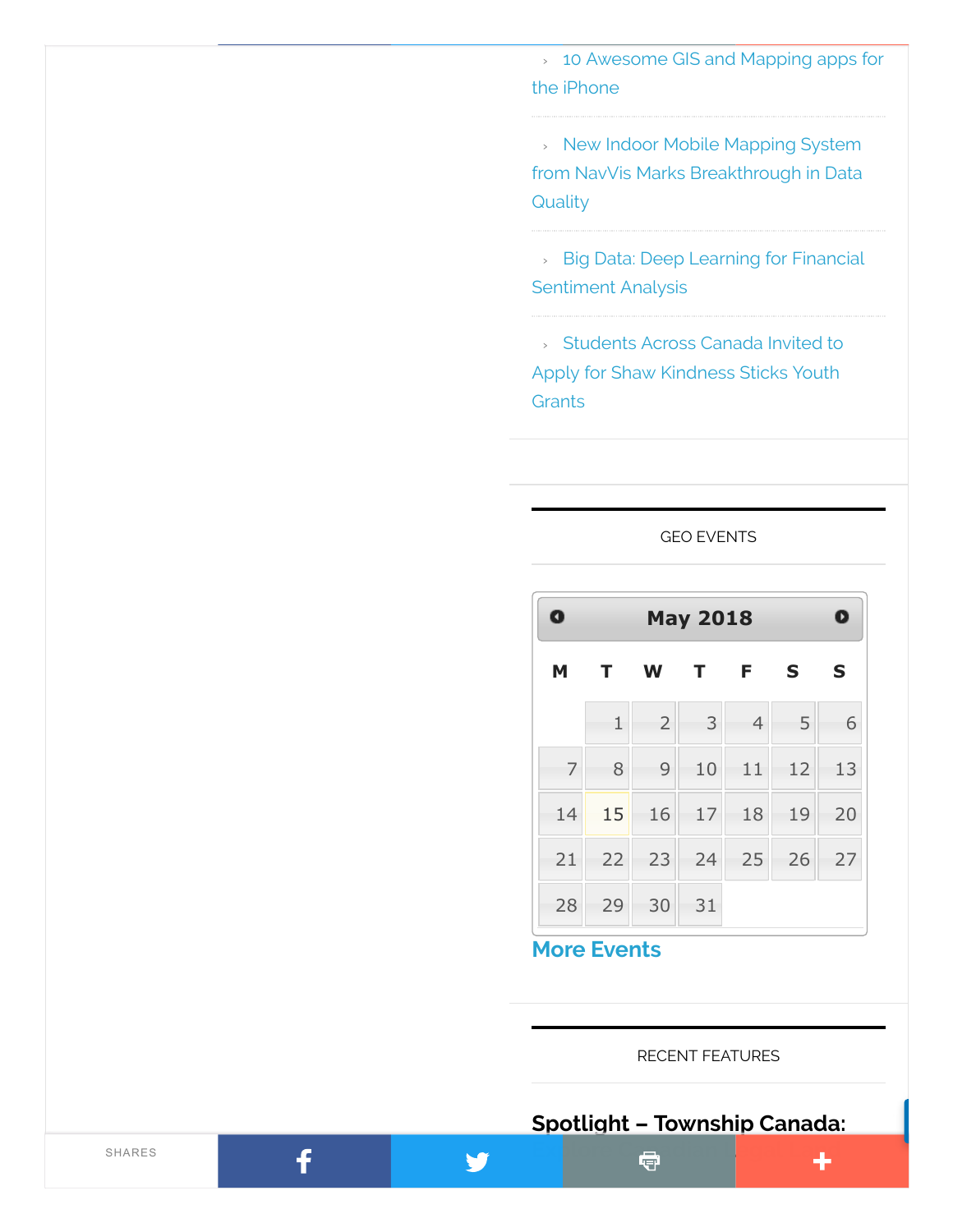[Descriptions](http://gisuser.com/2018/05/spotlight-feature-township-canada/) on a Map

[GeoGeeksinCars](http://gisuser.com/2018/03/geogeeksincars-the-one-in-tippy-the-right-hand-drive-mitsubishi-at-devsummit/) – The one in "Tippy" the right-hand drive Mitsubishi, at DevSummit

A User [Review of](http://gisuser.com/2018/03/user-review-of-trimble-catalyst/) Trimble® Catalyst™

[Putting](http://gisuser.com/2018/02/putting-open-source-gis-to-use/) Open Source GIS to Use

GeoTech [Today Interview –](http://gisuser.com/2018/01/geotech-today-interview-patrick-cunningham-president-blue-marble-geographics/) Patrick Cunningham, President Blue Marble Geographics

More Posts from this [Category](http://gisuser.com/category/front-page/top-features/)





**[CATEGORIES](javascript:void(0);)** 

٠

Q.

f

Y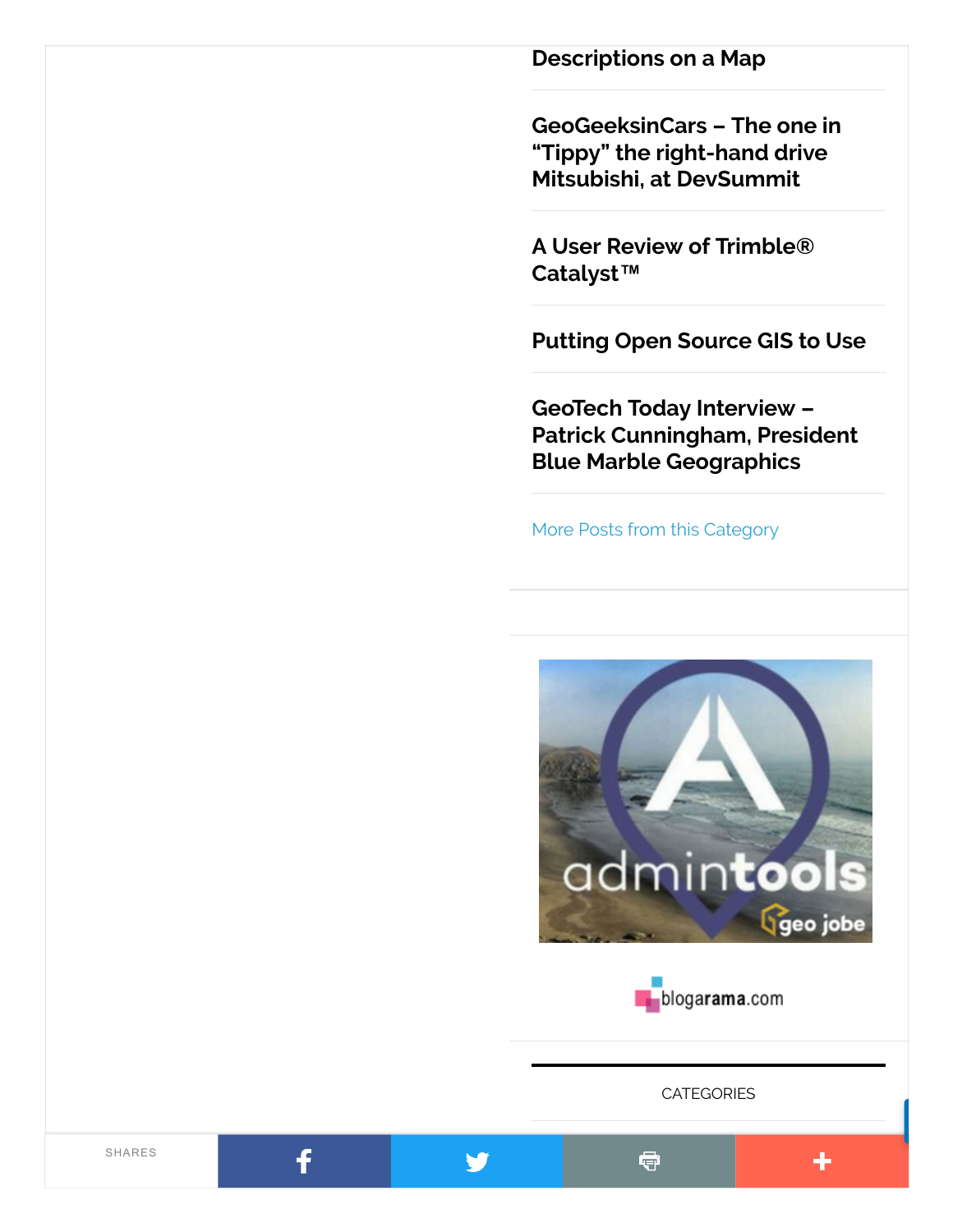**Categories** 

›

Select Category

#### GEOTECH DIRECTORY



#### RECENT POSTS

› Webinar – 3 Key [Elements](http://gisuser.com/2018/05/webinar-3-key-elements-for-making-good-maps-great/) for Making Good Maps Great

› OGC seeks public comment on new [Interoperable](http://gisuser.com/2018/05/ogc-seeks-public-comment-on-new-interoperable-simulation-and-gaming-domain-working-group/) Simulation and Gaming Domain Working Group

› Airbus [CyberSecurity](http://gisuser.com/2018/05/airbus-cybersecurity-brings-its-expertise-to-eu-funded-brain-iot-project/) brings its expertise to EU funded Brain-IoT Project

› Creating a website that's more [engaging](http://gisuser.com/2018/05/creating-a-website-thats-more-engaging/)

› Esri ArcGIS Online Users Can Now Access ArcGIS Data in [Microsoft](http://gisuser.com/2018/05/esri-arcgis-online-users-can-now-access-arcgis-data-in-microsoft-power-bi/) Power BI

SHOP FOR MAPS

Q

**BUY NOW** 

٠

f

V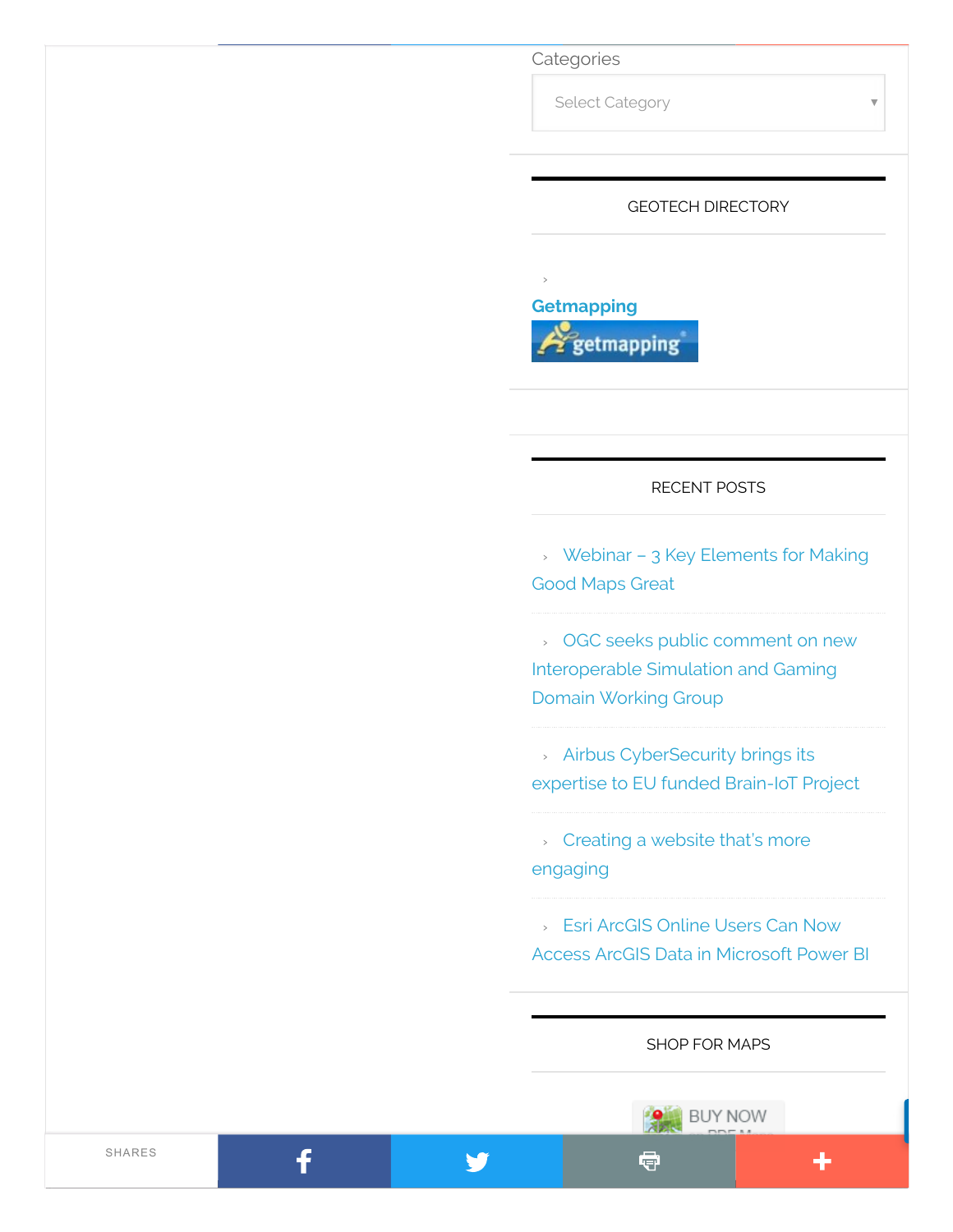#### TECH [PUBS](http://symbiandevzone.tradepub.com/?pt=cat&page=ALL)

The Visual You - Why Body [Language](http://symbiandevzone.tradepub.com/c/pubRD.mpl?sr=rss&_t=rss&qf=w_thab11) Matters When You Speak

How To Speak as a Leader - The Power of [Performance](http://symbiandevzone.tradepub.com/c/pubRD.mpl?sr=rss&_t=rss&qf=w_thab12)

Three Steps to Business Value using IT Portfolio [Management](http://symbiandevzone.tradepub.com/c/pubRD.mpl?sr=rss&_t=rss&qf=w_megb06)

#### **GOMPUTERS**

The Essentials of [Information](http://symbiandevzone.tradepub.com/c/pubRD.mpl?sr=rss&_t=rss&qf=w_bund20) Security Kit: Includes a Free PC Security Handbook - 2nd Edition eBook iPad CTO Kit including the iPad Tips and Tricks Guide for IT [Executives](http://symbiandevzone.tradepub.com/c/pubRD.mpl?sr=rss&_t=rss&qf=w_bund26) and Managers The Awesome

[Automation](http://symbiandevzone.tradepub.com/c/pubRD.mpl?sr=rss&_t=rss&qf=w_make19) Guide for **Macs** 

#### **HR [TIPS](http://symbiandevzone.tradepub.com/?pt=cat&page=Hr)**

Creating Positive Habits - The [Ultimate](http://symbiandevzone.tradepub.com/c/pubRD.mpl?sr=rss&_t=rss&qf=w_kale03) Guide 5 [Simple](http://symbiandevzone.tradepub.com/c/pubRD.mpl?sr=rss&_t=rss&qf=w_newd02) Steps to Inner Peace How Employee Burnout and [Engagement](http://symbiandevzone.tradepub.com/c/pubRD.mpl?sr=rss&_t=rss&qf=w_plur144) Impact Your Bottom Line

#### GOV [TECH](http://symbiandevzone.tradepub.com/?pt=cat&page=Govt)

The Essentials of **[Government](http://symbiandevzone.tradepub.com/c/pubRD.mpl?sr=rss&_t=rss&qf=w_bund15)** Technology - 2018 Kit 5 Steps for GDPR **[Compliance](http://symbiandevzone.tradepub.com/c/pubRD.mpl?sr=rss&_t=rss&qf=w_plur143)** 7 Ways to Grow your Law Firm with Video [Conferencing](http://symbiandevzone.tradepub.com/c/pubRD.mpl?sr=rss&_t=rss&qf=w_atco07)

#### UAV [NEWS](http://gisuser.com/)

[Commercial](http://gisuser.com/2018/05/commercial-uav-expo-americas-trade-show-floor-continues-to-expand/) UAV Expo Americas Trade Show Floor Continues To Expand FAA Begins Drone Airspace **[Authorization](http://gisuser.com/2018/05/faa-begins-drone-airspace-authorization-expansion/)** Expansion [Announcing](http://gisuser.com/2018/04/announcing-the-global-availability-of-the-delair-ux11-fixed-wing-drone/) the Global Availability of the Delair UX11 fixedwing [drone](javascript:void(0);)

f

SHARES

#### [GEOJOBS](http://geojobs.biz/) ה

CITY LAND [SURVEYOR](http://feedproxy.google.com/~r/GeoJobsBIZ/~3/e2cqgFn3qWk/) [Surveyor](http://feedproxy.google.com/~r/GeoJobsBIZ/~3/8cx9HLH8VWo/) II – Survey [Surveyor](http://feedproxy.google.com/~r/GeoJobsBIZ/~3/ZRs2HNmNbxg/) II – Survey [Surveyor](http://feedproxy.google.com/~r/GeoJobsBIZ/~3/wrS5QnnYRrQ/) III – Survey [Application](http://feedproxy.google.com/~r/GeoJobsBIZ/~3/iTMMf-8seC4/) Developer

V

申

÷